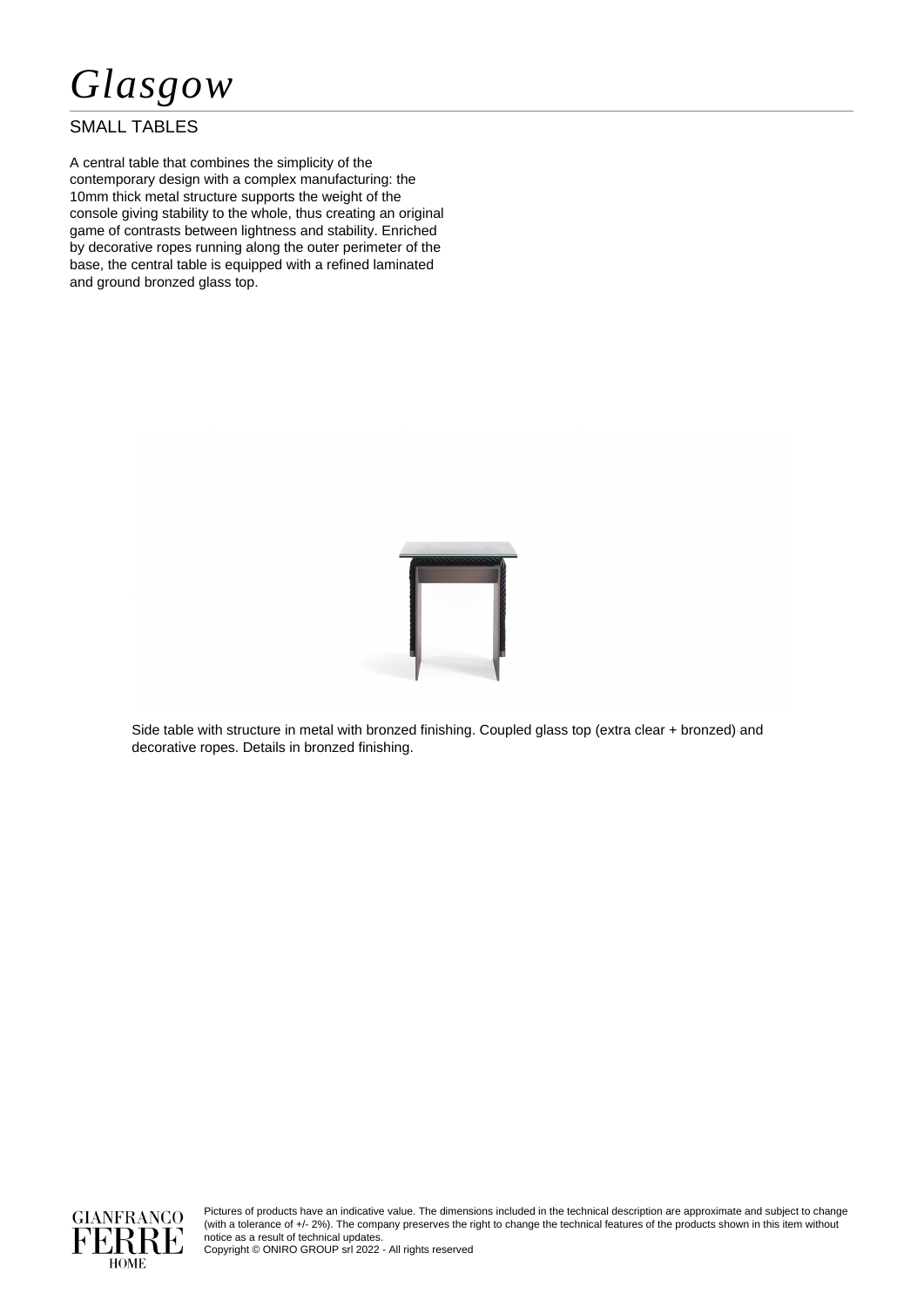

### SMALL TABLES

Structure in metal with bronzed finishing. Coupled glass top (extra clear + bronzed) and decorative ropes. Details in bronzed finishing.



**GLA.231.A**

Side table

#### **Standard features**

L 55 D 55 H 60 cm L 21.65 D 21.65 H 23.62 in



Pictures of products have an indicative value. The dimensions included in the technical description are approximate and subject to change (with a tolerance of +/- 2%). The company preserves the right to change the technical features of the products shown in this item without notice as a result of technical updates.